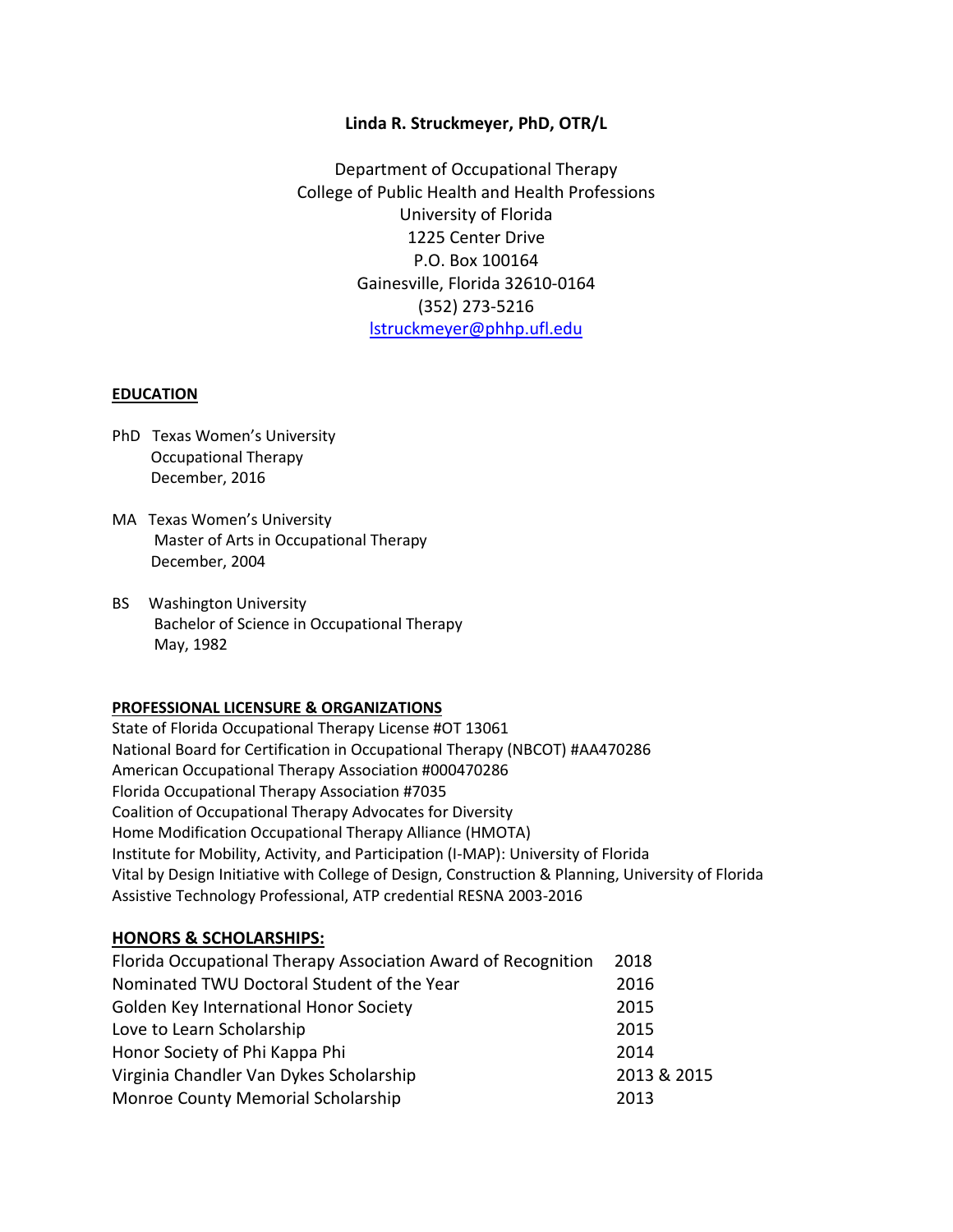## **ACADEMIC AND RESERCH EMPLOYMENT**

| 2018-                      | <b>Clinical Assistant Professor</b><br>Doctoral Capstone Coordinator                                                                                                    |
|----------------------------|-------------------------------------------------------------------------------------------------------------------------------------------------------------------------|
|                            | Doctor of Occupational Therapy program, Department of Occupational Therapy,<br>College of Public Health and Health Professions, University of Florida, Gainesville, FL  |
| 2013-2018                  | <b>Clinical Lecturer</b><br>Academic Fieldwork Coordinator<br>Masters in Occupational Therapy program, Department of Occupational Therapy,                              |
|                            | College of Public Health and Health Professions, University of Florida, Gainesville, FL                                                                                 |
| 2008-2013                  | Adjunct Lecturer                                                                                                                                                        |
|                            | Masters in Occupational Therapy program, Department of Occupational Therapy,<br>College of Public Health and Health Professions, University of Florida, Gainesville, FL |
| 2012-2016                  | Interventionist, Tailored Activity Program Grant. Veteran's Administration Research<br>Center, Gainesville, FL                                                          |
| <b>Clinical Experience</b> |                                                                                                                                                                         |
| 2008-2013                  | Shands Home Health Care, Gainesville, FL. Occupational therapist                                                                                                        |
| 2009-2011                  | Senior Home Health Care, Gainesville, FL. Occupational therapist                                                                                                        |
| 2010                       | Special Communications, Gainesville, FL. Sub contract OT: Alachua County Schools                                                                                        |
| 2008-2010                  | Interim Health Care, Gainesville, FL. Wheelchair assessments                                                                                                            |
| 2008-2009                  | Rehab Therapy Works, Gainesville, FL. Head Start occupational therapist                                                                                                 |
| 1998-2008                  | Copperas Cove ISD, Copperas Cove, TX. Contract school occupational therapist                                                                                            |
| 2006-2008                  | Bell County Cooperative, Holland, TX. Contract school occupational therapist                                                                                            |
| 2005-2008                  | Belton ISD, Belton, TX. Consultant                                                                                                                                      |
| 2005-2008                  | RehabWorks & Rehab Choice, Temple, TX. SNF, prn occupational therapist                                                                                                  |
| 1989-1999                  | 1989-94, 1998-2005 Girling Home Health Care, Temple, TX. prn occupational therapist                                                                                     |
| 1992-1999                  | HealthSouth (American Therapy Services, Rehability, Health Focus) Temple, TX<br>Independent Occupational Therapy Home Heath contracts, Central TX                       |
| 1986-1989                  | Independent Occupational Therapy contracts. Pryor, OK                                                                                                                   |
| 1986                       | Pediatric Physical Therapy, St. Louis, MO                                                                                                                               |
| 1982-1986                  | St. Anthony's Hospital, St. Louis, MO                                                                                                                                   |

## **FUNDED RESEARCH**

HUD.CFDA#14.536 (Ahrentzen). Project Re-envision. Goal: To develop and test repurposed fixtures and interior layouts of existing HUD housing for accessibility, affordability, and attractiveness. Total cost: \$531,000. Role: Co-PI. September 2017- September 2021.

AAA Foundation for Traffic Safety. Smart Features for Older Drivers Version 3. Project Director: Dr. Sherrilene Classen. Research Team: Dr. Sandra Winter, Dr. Linda Struckmeyer, Ms. Mary Jeghers, Dr. Luther King. December 2017-December 2019.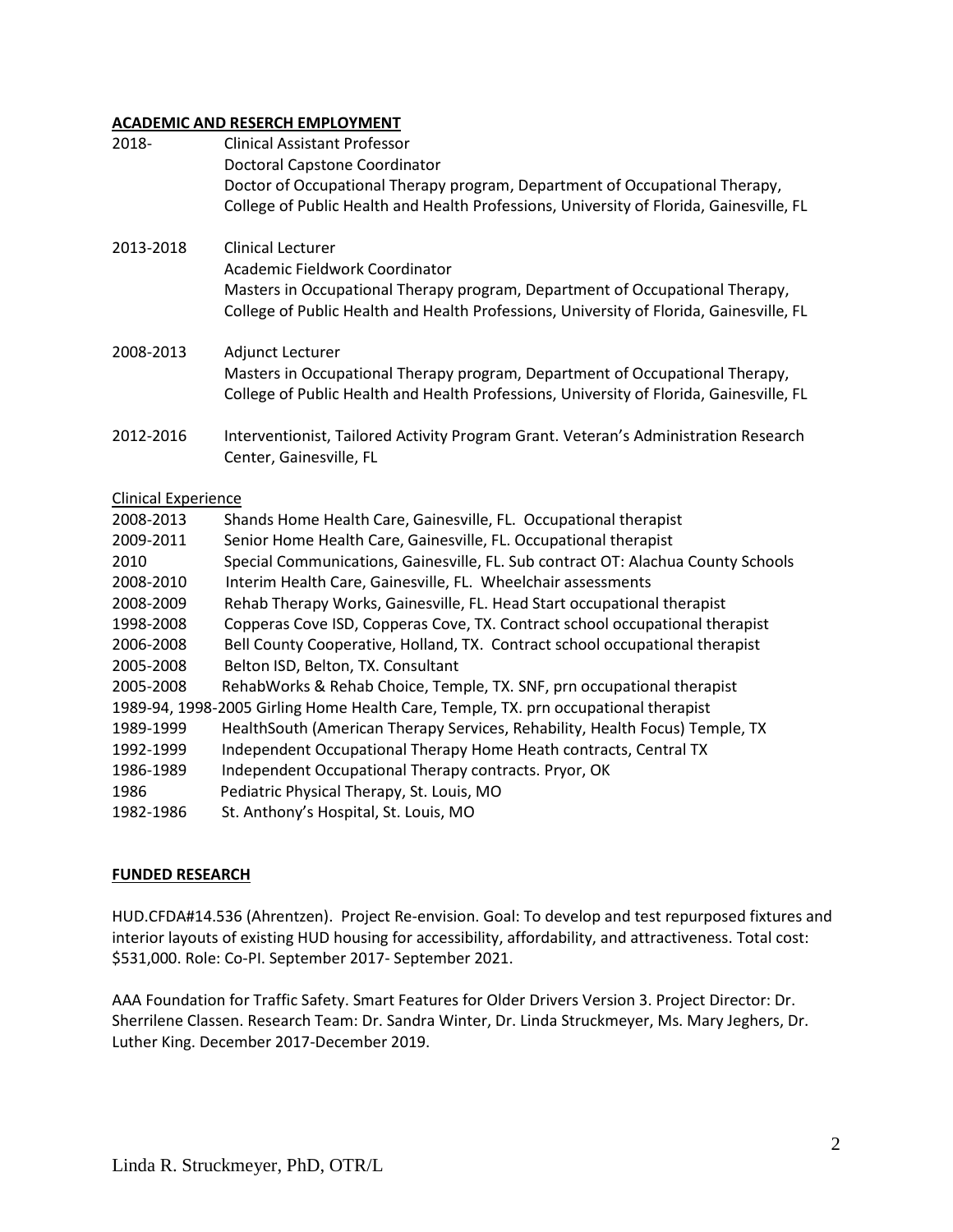Malcom Randall Veterans Health Administration. Nonpharmacologic Management of Challenging Behaviors in Veterans with Dementia. William Mann (PI). Role: Interventionist. VA 248-12-C-002. 12/1/2011 -9-30-2016

**Impact of Research per Research Gate (**February 1, 2021**):** 8.59 **RG score.**  [https://www.researchgate.net/profile/Linda\\_Struckmeyer/stats](https://www.researchgate.net/profile/Linda_Struckmeyer/stats)

## **PUBLICATIONS**

- Struckmeyer, L., Ellison, C., Campbell, N., Ahrentzen, S., & Classen, S. (2021). Perspectives on the accessibility, affordability, and attractiveness of home modifications. *Disability and Rehabilitation*. Accepted, December 2020.
- Deer, A., Ellison, C., & **Struckmeyer, L**. (2021). The risk factors and preventative measures regarding fallrelated injuries at home among older adults: A literature review. *Student Journal of Occupational Therapy,* Accepted, October 2020.
- Struckmeyer, L. R., & Costello, P. J. (2021). Book Review: The Entry Level Occupational Therapy Doctorate Capstone: A Framework for the Experience and Project. *Journal of Occupational Therapy Education, 5* (1)[. https://doi.org/10.26681/jote.2021.050115](https://doi.org/10.26681/jote.2021.050115)
- Struckmeyer, L., Morgan-Daniel, J., Ahrentzen, S., & Ellison, C. (2020). Home modification assessments for accessibility and aesthetics: A rapid review. *Health Environments Research & Design Journal.*  [https://doi.org/10.1177/1937586720960704](https://urldefense.proofpoint.com/v2/url?u=https-3A__doi.org_10.1177_1937586720960704&d=DwQFaQ&c=sJ6xIWYx-zLMB3EPkvcnVg&r=KNsPKo0E2vM_vCryMwdtk-xW0IbJVz7s3FFaiQ30Y6I&m=4_VFa2zN7MWkSM5hx61yWuajHN2SOv0a447gVHMWZU0&s=lAuz-CBqD1_a3RgtOnEO961OIbODfAAKe1UPYqGCaV0&e=)
- Struckmeyer, L., Pickens, N., Brown, D., & Mitchell, K. (2020). Home Environmental Assessment Protocol- Revised (HEAP-R) Initial Psychometrics: A Pilot Study. *OTJR: Occupation, Participation and Health.* [https://doi.org/10.1177/1539449220912186](https://urldefense.proofpoint.com/v2/url?u=https-3A__doi.org_10.1177_1539449220912186&d=DwQFaQ&c=sJ6xIWYx-zLMB3EPkvcnVg&r=KNsPKo0E2vM_vCryMwdtk-xW0IbJVz7s3FFaiQ30Y6I&m=ZqKbXalNskaQHH1ntsmlUgVuW7x8dHy8psJlLS55cAY&s=7JFVMvfXsU49BO4SbFIFTLIX0u4i6Ab7ublSlihplE8&e=)
- Struckmeyer, L. (2019). Aging in Place with Dementia: A Single Case Study. *Journal of Psychiatry & Cognitive Behavior*: JPCB- 154. DOI: 10.29011/2574-7762.000054
- Classen, S., Jeghers, M., Morgan-Daniel, J., Winter, S., King, L., & **Struckmeyer, L.** (2019). Smart in-vehicle technologies and older drivers: A scoping review. *OTJR: Occupation, Participation and Health Special Issue: Robotics, AI, Automations and Relationship to Health and Occupational Therapy.* <https://doi.org/10.1177%2F1539449219830376>
- Struckmeyer, L., & Pickens, N. (2016). Home modifications for people with Alzheimer's disease: A scoping review. *American Journal of Occupational Therapy*, *70*, 7001270020p1-p11. <https://doi.org/10.5014/ajot.2015.016089>

#### Works in preparation:

Struckmeyer, L., Killingsworth, J., & Hayes, S. (2020). Visual Cues for Persons with Dementia: Opinions of Dementia Caregivers & Occupational Therapists. *Dementia.* In revision.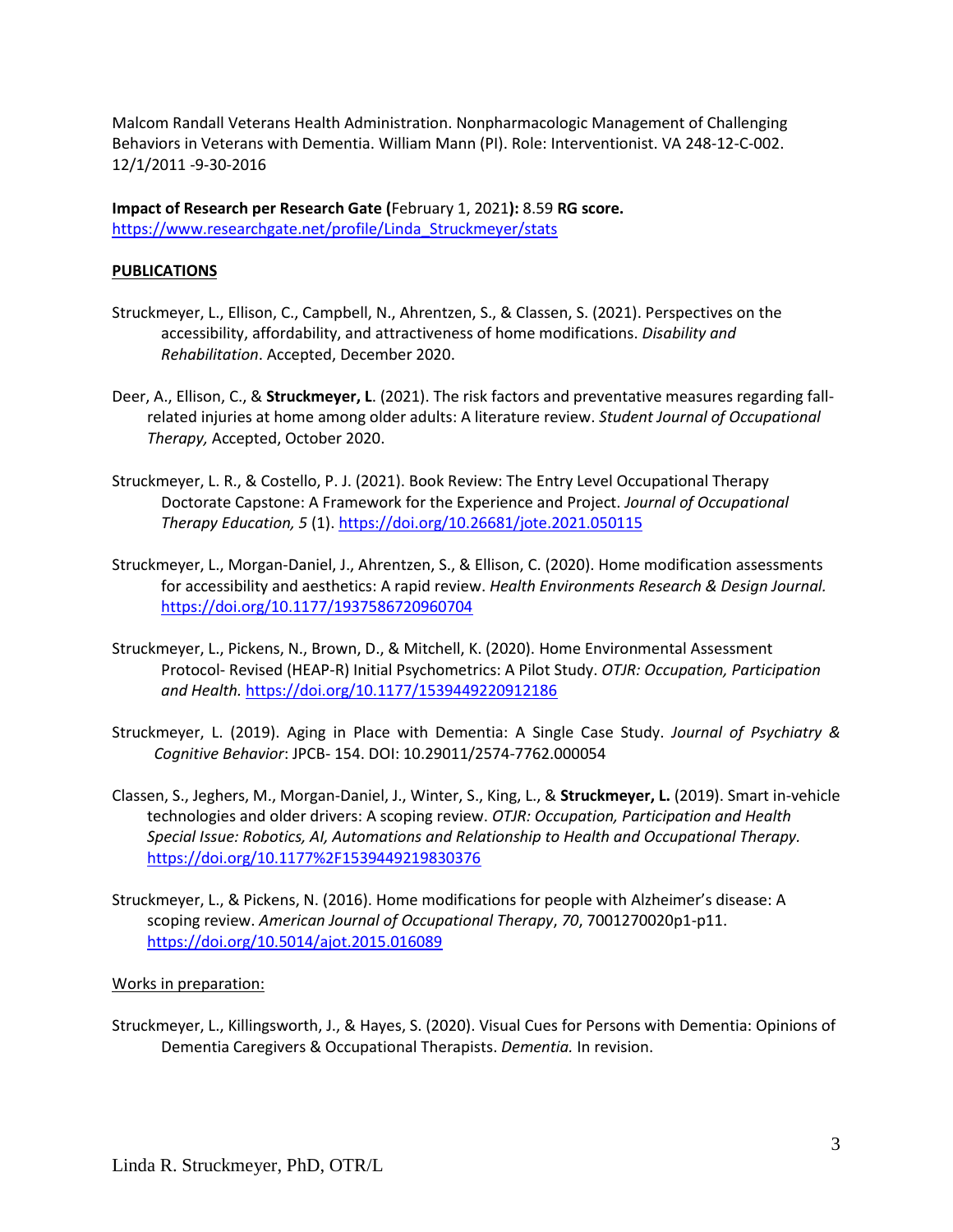- Ellison, C., **Struckmeyer, L.**, Kazemzadeh, M., Ahrentzen, S., & Classen, S. Facilitators and barriers of home modifications: A social-ecological approach. Manuscript in preparation for *Journal of Aging & Social Policy*. Anticipated submission February 2021.
- Struckmeyer, L. & Pickens, N. Theoretical Relevance of the HEAP-R: An occupational adaptation perspective of dementia caregivers. Anticipated submission June 2021.

#### Non peer reviewed:

Struckmeyer, L. (2019). The Entry Level OTD Capstone: What is it? *FOCUS.* FOTA, Fall 2019.

- Struckmeyer, L. (2015). Lifelong learning and fieldwork: Who is the student? *FOCUS.* FOTA, Summer 2015.
- Struckmeyer, L. & Schultz, S. (2013). Home Safety & Modifications: A Review of the Occupational Therapy Literature. *FOCUS.* FOTA, Winter 2013.

#### **BOOK CHAPTER**

Struckmeyer, L., Adams, A., Gonzalez, C., Dodd, J., Kilmenko, M., Mocko, M., & Yoho, R. (2020). *No Walls Teaching: The Book* ©<https://ufl.pb.unizin.org/nowallsteaching/>

#### **DISSERTATION**

Struckmeyer, L. (2016). *Reliability and Validity of the Home Environment Assessment Protocol-Revised.* Texas Woman's University: Denton, TX.

#### **MASTER'S THESIS**

Struckmeyer, L. (2004). *Effectiveness of Word Processing and Word Prediction for Children with Handwriting Difficulties.* Texas Woman's University: Denton, TX.

## **MENTORING**

Rehabilitation Science Doctoral Program, University of Florida. 2018- 2022 *PhD student Carlyn Ellison: co-supervisor with Dr. Sherrilene Classen.*

2020-2022: TL1 Training Grant project: Companion Animals, Aging-In-Place: Facilitators/Barriers to Health & Well-Being. *PhD student Carlyn Ellison: co-supervisor with Dr. Sherrilene Classen.*

Doctorate in Occupational Therapy, University of Florida. 2018-present *Mentorship for professional development of 4-5 entry-level occupational therapy doctoral students per cohort/per year.*

Masters in Occupational Therapy, University of Florida. 2010-2019 *Mentorship for professional development of 5-7 entry-level occupational therapy graduate students per year.*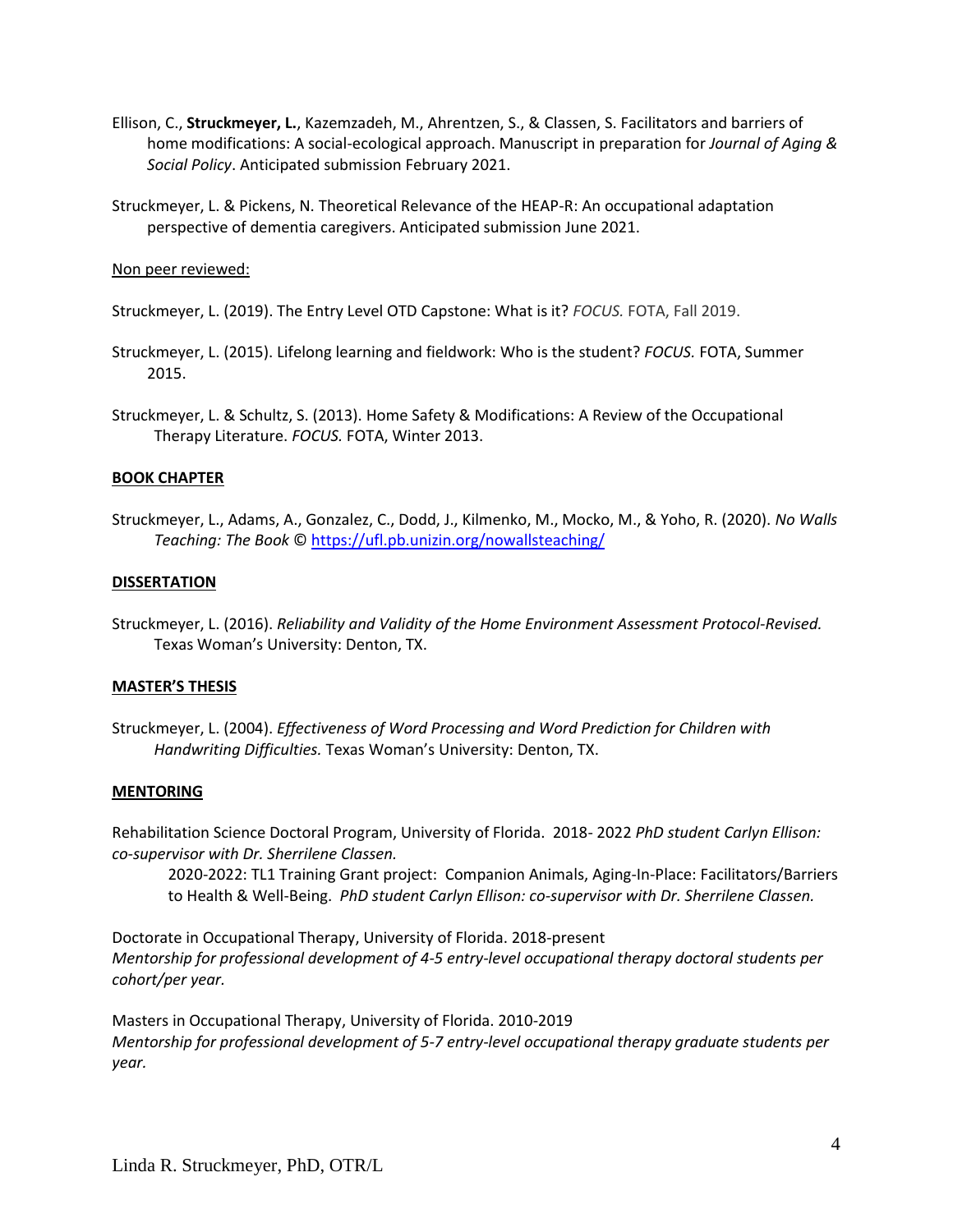Bachelor Level student research volunteers: John Hall & Alexarae Deer Spring 2020; Maggie Bird 2018- 2020; Hannah Carpenter 2019.

Bachelor of Health Science Honors Students: Jessica Killingsworth & Sarah Hayes, 2016-2017. *Project: Visual Cues in the Home for Persons with Dementia*.

American Occupational Therapy Association, Education Community of Practice Mentorship Team. 2017- 2019. *Mentor for new academic fieldwork coordinators (2).* 

Post Seminary Applied Learning & Support*.* 2008–2018 *Mentorship of wives of new Lutheran pastors' in Florida/Georgia/Alabama.*

#### **TEACHING EXPERIENCE**

| OTH 6909         | Doctoral Mentorship 4 (Included course development- online summer 2021)                                          |
|------------------|------------------------------------------------------------------------------------------------------------------|
| <b>OTH 6908</b>  | Doctoral Mentorship 3 (Included course development)                                                              |
| <b>OTH 6904</b>  | Doctoral Mentorship 2 (Included course development)                                                              |
| <b>OTH 6906</b>  | Doctoral Mentorship 1 (Included course development)                                                              |
| <b>OTH 6622C</b> | OTD, Occupational Based Practice, Participation & Health, Adults & Older Adults<br>(Included course development) |
| <b>OTH 6525C</b> | OTD, Occupational Based Practice, Participation & Health, Children & Youth<br>(Included course development)      |
| <b>OTH 6850</b>  | OTD, Level 1 Psychosocial Fieldwork, summer 2019, (included course<br>development)                               |
| OTH 6539         | OTD and MOT: Occupational Adaptation Theory section (2009-2019)                                                  |
| <b>BHS 4913</b>  | Supervised Research (Undergraduate; 2018-19; spring, 2020)                                                       |
| RSD 7979         | Independent Research (PhD level; co-taught with Dr. Sherrilene Classen)                                          |
| <b>RSD 6940</b>  | Supervised Teaching (PhD level)                                                                                  |
| <b>OTH 5002</b>  | Foundations of Occupational Therapy (2009-2017)                                                                  |
| <b>OTH 5115</b>  | Therapeutic Skills 1                                                                                             |
| OTH 6636 & 6642  | Adult Occupational Therapy Assessment & Intervention                                                             |
| <b>OTH 5816</b>  | Level 1 Adult Physical Dysfunction Fieldwork                                                                     |
| OTH 6631 & 6641  | Pediatric Occupational Therapy Assessment & Intervention                                                         |
| <b>OTH 5812</b>  | Level 1 Pediatric Fieldwork                                                                                      |
| <b>OTH 5324</b>  | Psychosocial Intervention: Allen Cognitive section & Level 1 Fieldwork (MOT)                                     |
| OTH 5848 & 5849  | Level 2 Fieldwork A & B                                                                                          |
| <b>OTH 6861</b>  | <b>Specialty Fieldwork</b>                                                                                       |
| <b>HSC 3801</b>  | Clinical Observation (2014-2019)                                                                                 |
| <b>HSC 4970</b>  | Honors research & Thesis (2 undergraduate students 2017-2018)                                                    |

#### **PRESENTATIONS**

Ellison, C., Struckmeyer, L.R., Ahrentzen, S., & Srinivasan, R. (2021, February). *Developing Home Modification Solutions through Evidence-Based Research.* Poster presented at the Sandra Edwards Colloquium, Gainesville, FL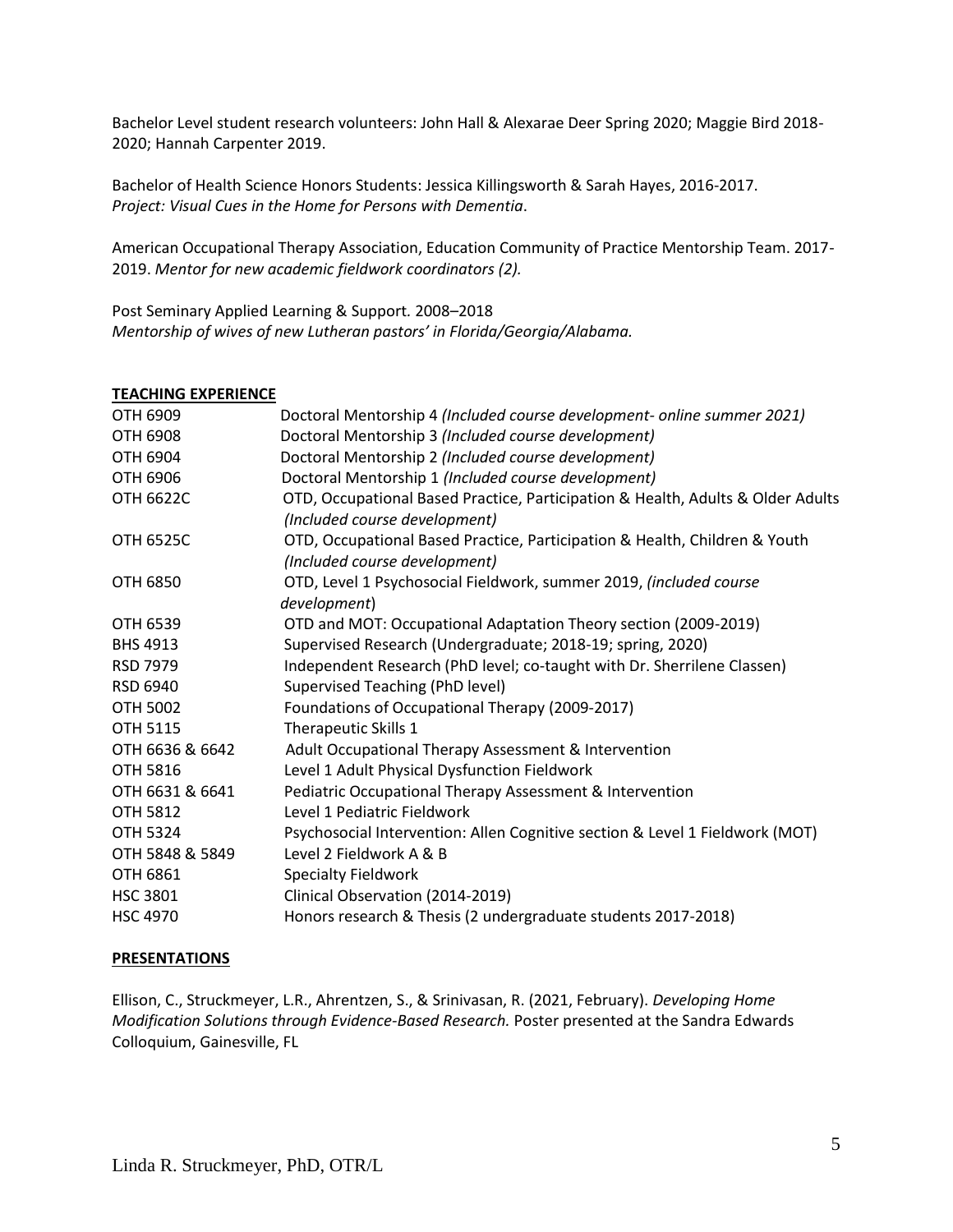Ellison, C., Applebaum, J.W., **Struckmeyer, L**., Zsembik, B.A., & McDonald, S.E. (2021, March). *A TL1 team approach to assessing the impact of pets on everyday life for older adults during the COVID-19 pandemic.* Poster to be presented at the Association for Clinical and Translational Science (ACTS) Conference

Ellison, C., Applebaum, J.W., **Struckmeyer, L.**, Zsembik, B.A., & McDonald, S.E. (2021, February). *Uncovering older adults' perceptions of living with pets during the COVID-19 pandemic*. Poster to be presented at University of Florida's College of Public Health and Health Professions' Research Day, Gainesville, FL

Ellison, C., **Struckmeyer, L**., Kazem-Zadeh, M., & Ahrentzen, S. (2020, June). *Barriers and/or Facilitators of Implementing Home Modifications*. Peer-reviewed abstract accepted for the OT Summit, Virtual.

Lucas-Molitor, W., Friberg, D., Ilff, S. & **Struckmeyer, L**. (2020). The Next Frontier: Capstone Innovation to Influence the Future of OT. American Occupational Therapy Association Webinar. 4/27/2020.

Struckmeyer, L., Parti, A., & Jackson, D. (2020). Academia during COVID-19. Florida Occupational Therapy Association. FLOTA Connect live webinar. 4/23/2020.

Struckmeyer, L. & Ellison, C. (2019). Perspectives on Home Modifications and the Utility of Repurposing Florida Occupational Therapy Association Conference, November 16-17, 2019, Orlando, Florida, USA

Struckmeyer, L. & Horwitz, H. (2019). Fieldwork Accommodations, Fieldwork Special Interest Section. Florida Occupational Therapy Association Conference, November 16-17, 2019, Orlando, Florida, USA.

Classen, S., Jeghers, M., Morgan-Daniel, J., Winter, S., King, L., & **Struckmeyer, L**. Poster presentation. A scoping review for smart in-vehicle technologies and older drivers. Florida Occupational Therapy Association Conference, November 16-17, 2019, Orlando, Florida, USA.

Classen, S., Jeghers, M., Morgan-Daniel, J., Winter, S., King, L., & **Struckmeyer, L.** Poster presentation. Smart in-vehicle technologies and older drivers: A scoping review. Occupational Therapy Summit of Scholars, June 21-22, 2019, Charleston, South Carolina, USA.

Struckmeyer, L., Ellison, C., & Campbell, N. Poster presentation. *Perspectives on home modifications for accessibility, affordability, and aesthetics*. American Occupational Therapy Association Conference. April 2018. New Orleans, LA.

J Morgan-Daniel [presenter], N Schaefer [presenter], **L Struckmeyer**, L King, CT Myers, S Medhizadah, M Jeghers, & J Beneciuk. "Assessing our judgment: Comparing librarian and allied health professionals' evaluation of relevance of search results", refereed paper presentation, Southern Chapter Medical Library Association Annual Meeting, 26 October 2018, Orlando, Florida, USA

Ellison, C., Carpenter, H., & **Struckmeyer, L.** (2019, January). *Considerations for implementation of home modifications for individuals with disabilities*. Poster session, Diversity Day, Gainesville, FL.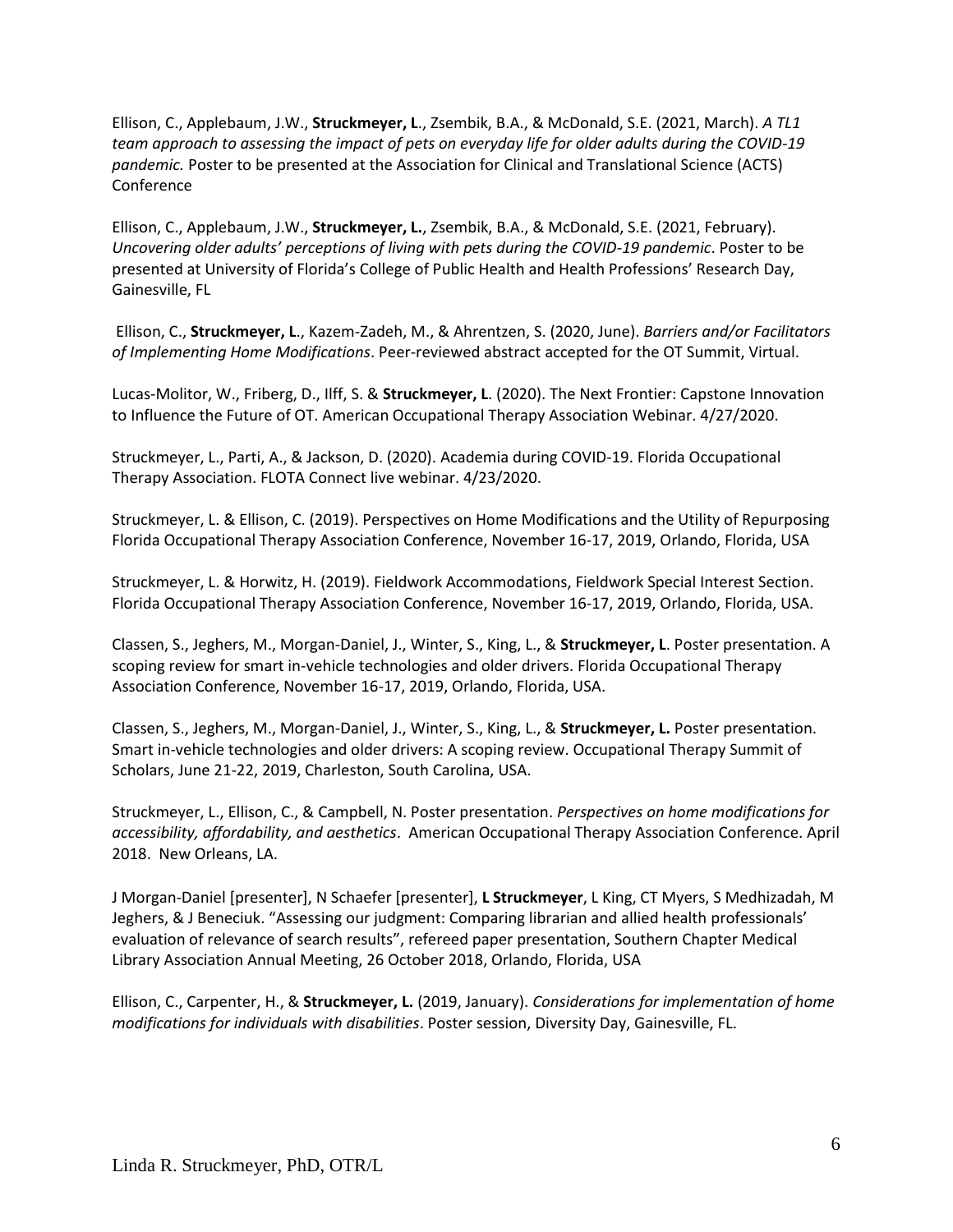Classen, S., Jeghers, M., Morgan-Daniel, J., Winter, S., King, L., & **Struckmeyer, L.** (2019, April). *A scoping review for the use of smart technology with older drivers.* Poster presentation, American Association of Occupational Therapy Conference, New Orleans, LA.

Struckmeyer, L. & Valdes, K. (2018). *Doctoral Capstone Experience*. Fieldwork Special Interest Section presentation, Florida Occupational Therapy Conference.

Struckmeyer, L. (2018). *Validity and Reliability of the HEAP-R.* Poster Presentation. AOTA conference.

Struckmeyer, L. (2018). *The Development and Administering the HEAP-R.* Poster Presentation. AOTA conference.

Struckmeyer, L., Horwitz, H., McKenna, L., Pizza, R., Fletcher, R., & Haines, K. (2017). *Demystifying Fieldwork*. Short course, Florida Occupational Therapy Conference.

Struckmeyer, L. & Pindar, Z. (2017). SOTA officers networking. Florida Occupational Therapy Conference.

Struckmeyer, L. & Shechtman, O. (2017). Teaching Activity Analysis Using Blended Learning and Active Learning Techniques. Poster Presentation, AOTA conference.

Struckmeyer, L. (2016). *Validity and Administration of the Home Environmental Assessment Protocol-Revised.* Florida Occupational Therapy Conference.

Struckmeyer, L. (2016).Development of the Home Environment Assessment Protocol Revision. North Central Occupational Therapy Forum, Gainesville, FL.

Struckmeyer, L. (2016).Development of the Home Environment Assessment Protocol Revision. (2016) Vanderkooi Community Workshop, Dallas, TX.

Struckmeyer, L., Winter, S., Howell, T. (2015).Tailored Activity Program Intervention for Managing Dementia. Florida Occupational Therapy Conference.

Gitlin, L., Marx, K., Scott, j., Kvedar, T., Stiassny, D., Barnes, P., **Struckmeyer, L.** (2015). Occupational Therapy TAPs into Dementia Care. AOTA conference.

Struckmeyer, L. (2015).Building Community Collaboration with a Fieldwork Advisory Board. Co-presenter with S. Chrisman. AOTA conference.

Struckmeyer, L., Lala, S. (2014-2019). Annual Fieldwork Certification Course. Florida Occupational Therapy Education Consortium. Various locations. Total 97 Fieldwork educators trained.

Struckmeyer, L. (2014).Individualized Approaches to Engagement in Activities. Invited presentation, keynote speaker, Altrusa House of Gainesville.

Struckmeyer, L. (2014). Activities for Persons with Dementia and their Caregivers. Invited presentation, The Village, Gainesville, FL.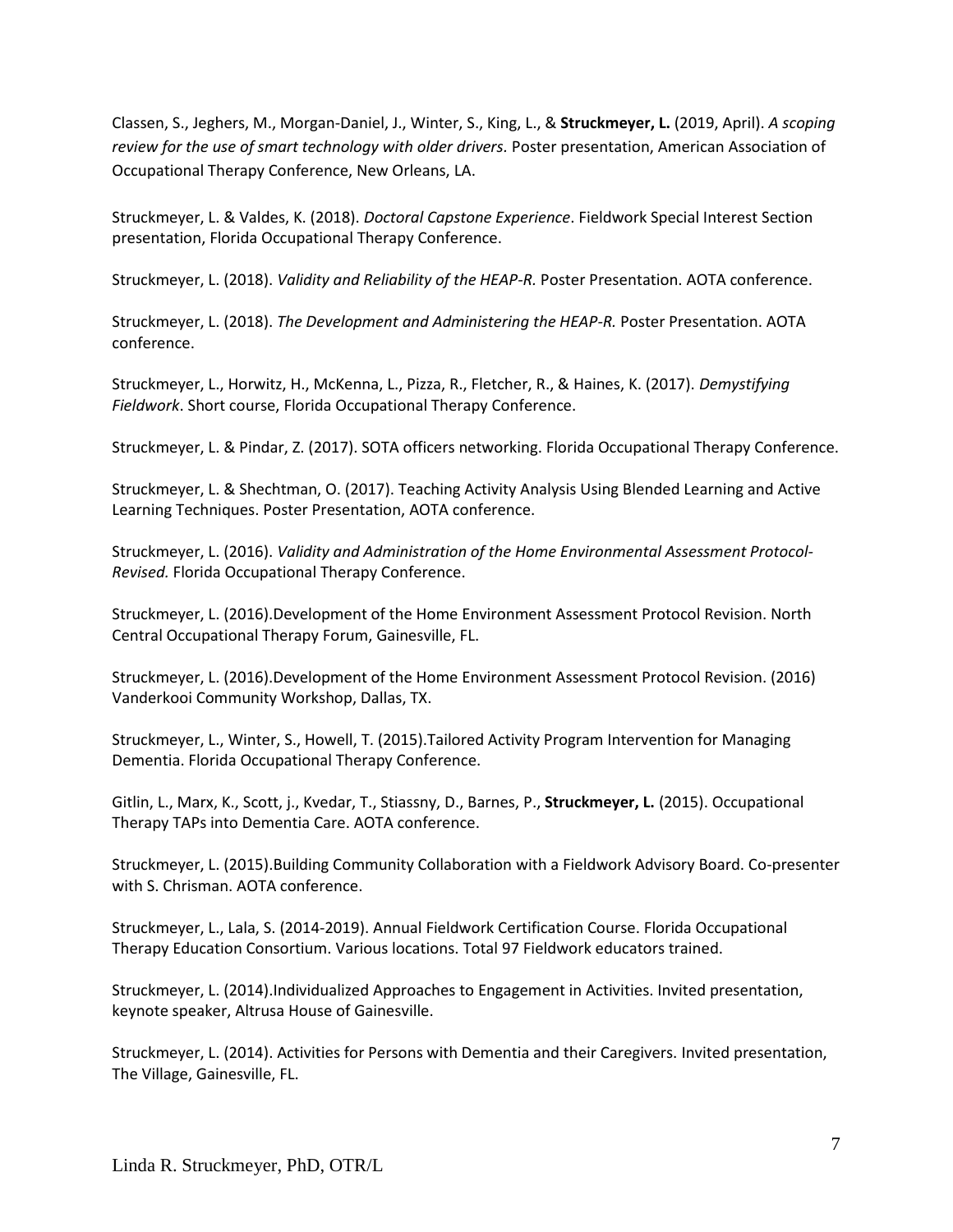Struckmeyer, L. (2014).Alzheimer's Disease and Occupational Adaptation Theory. Poster Presentation. AOTA conference.

Struckmeyer, L. (2013).Evidence Based Home Assessments. UF Health Shands Rehab Continuing Education Evening Seminar.

Struckmeyer, L. (2013).Fall Prevention & Home Modifications. Gainesville Senior Recreation Center.

Mendonca, R. J., Smith, R. O., Pickens, N., Anson, D. K., **Struckmeyer, L.,** & Schwartz, J. (2013). Evaluating accessibility in the world around you: Assessment tools and approaches for public spaces, home residences, products, information, and educational materials. AOTA Pre-conference institute.

Struckmeyer, L. (2011).Lighting for Safety and Independence. Florida Occupational Therapy Conference.

Struckmeyer, L. (2011).Handwriting for the Preschooler: Hand Skills Development and Handwriting without Tears. Abiding Savior Lutheran Preschool.

Struckmeyer, L. (2009).Home Care: A Vital Link in the Continuum of Care. Shands Rehab Continuing Education Evening Seminar.

Struckmeyer, L. (2005). Social Stories for the Autistic Child. Mountain Central Conference.

Struckmeyer, L. (2005).Today's School Based-Practice: The Impact of Online Learning. Vanderkooi XII Lectureship session. Texas Women's University. .

Struckmeyer, L. (2004).Handwriting or Word Processing. Mountain Central Conference.

Struckmeyer, L. (1993).Stress Management for the Injured Worker: An Occupational Therapy Group. Mountain Central Conference.

#### **EXPERT REVIEWS**

Skilled Nursing Facility Legal case: Summer, 2016

Training Module. August, 2016. *Aging Behind Bars.* College of Health Professions, Thomas Jefferson University

#### **EDITORAL REVIEWS**

Housing and Environmental Design Research. 1 review. 2020.

AOTA Annual Conference: Peer reviewer (proposals; 2020:26 proposals; 2019: 16 proposals; 2018: 23 proposals, 2019: 21 proposals)

Physical and Occupational Therapy in Geriatrics. 1 review per year. 2018, 2019, 2020.

OTJR: Occupation, Participation and Health. 1 review per year. 2016, 2017, 2020.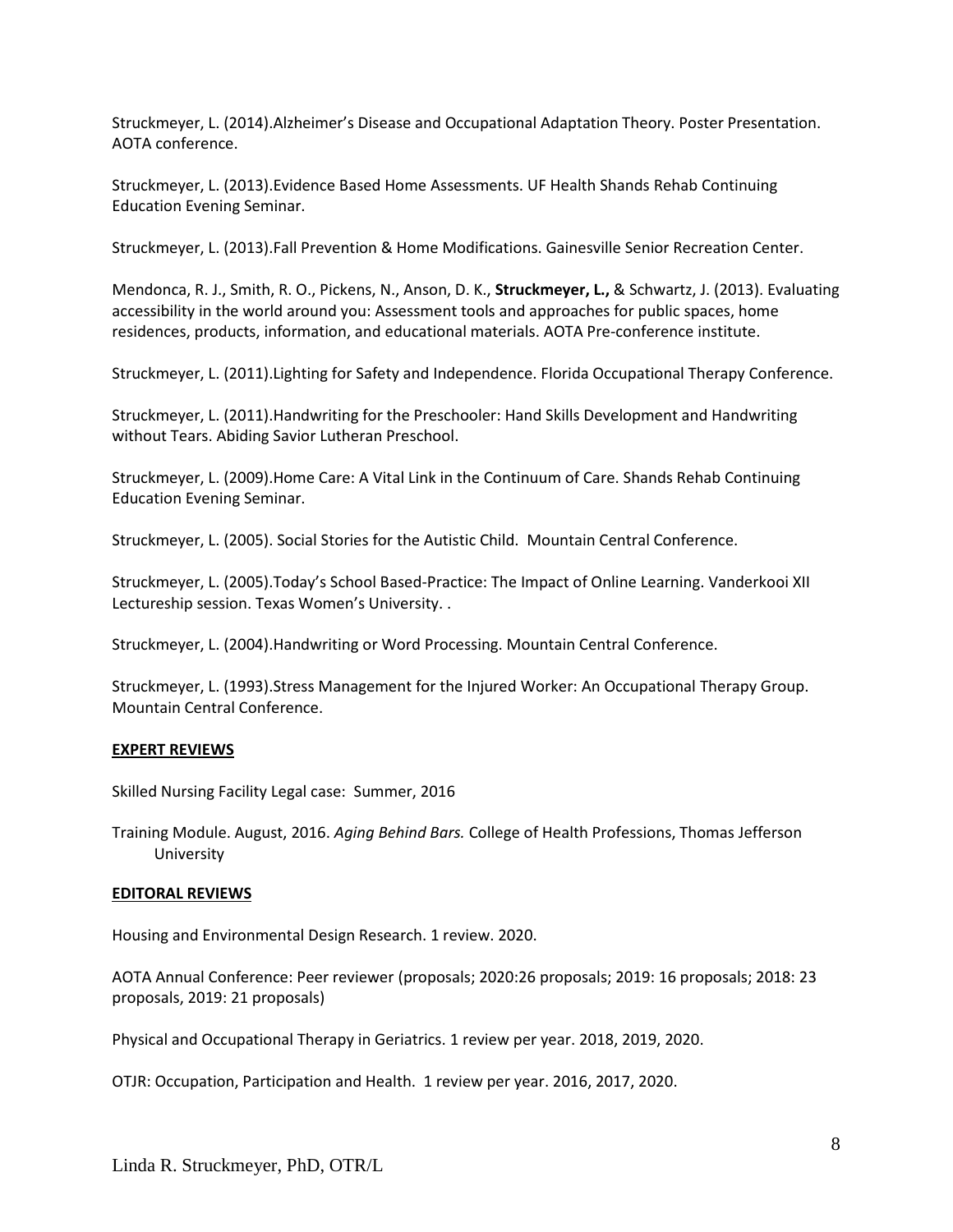*Willard & Spackman's Occupational Therapy.* 2 chapters. 2012.

#### **CONTINUING EDUCATION: Highlights (\*certificate or badge earned)**

Hyfex Boot camp: <https://ufl.instructure.com/courses/415811> December 2020 **\***Great Online Teaching Badge. University of Florida. July 2020 Telehealth for OT. Florida Occupational Therapy Association. FOTA connect. 4/2/2020 Design a Great Online Course. University of Florida Office for Teaching Excellence. April 2020 The Doctoral Capstone. AOTA webinar. 8/11/19 AOTA Academic Leadership Conference – AFWC/CC track April & October 2018 & 2019 \*Master Mentor Certificate: Mentoring Academy. Clinical and Translational Science Institute. 2019 Sandra Edwards Colloquium. Concurrent sessions. February 2018, January 2019, February 2020 Evidence in Fieldwork Education & Allen Cognitive Model in Practice. FOTA Conference. Oct. 2018 How OT Practitioners Can Prepare for the New SNF Payment Model, AOTA Webinar. Oct. 2018 AOTA Education Summit & ALC- AFWCC meetings. Oct. 2018 Teaching Excellence Modules 1 & 2. UF College of Public Health & Health Professions. June 2018 AOTA Academic Leadership Conference – AFWC track. April 2018 Florida Occupational Therapy Conference. Concurrent sessions. November 2017 Paving the Path for Occupational Therapy's Future: Mentoring as a Tool for Leading Change, AOTA, 2017 Teaching Enhancement Symposium. August 18, 2017 AOTA Academic Fieldwork Coordinator's Forum. April: 2014, 2015, 2016, 2017 Ensuring Student Buy-In for Pre-Learning in Flipped or Team-Based Learning Classes. 2/28/17 Interpreting Results from Statistical Output. UF Faculty Development Seminar. 2/17/16 Instructional Design in Teaching: How Good Designs Transform Educational Research. 9/21/15 Effective Presentations: Brining Life to PowerPoint. 5/14/14 \*FLOTEC Fieldwork Educators Certification Workshop. 2014 Google Chrome, AT and the Classroom. April 2014 Home Accessibility: From the Front Door to the Upstairs Bath. April, 2012 Tailored Activity Program: Treatment for the Veteran with Dementia. February, 2012 Using the Updated Allen Cognitive Level Screen (ACLS-5). FOTA. March 2011 Updates in Neurological Rehabilitation. Shands Healthcare. 2010 Assistive Technology Practice for OT: All Ages, Disabilities & Practice Settings. AOTA. 2010 Understanding the Assistive Technology Process to Promote School-Based Outcomes. AOTA. 2010 Making Assistive Technology Happen in Schools the Easy Way. FOTA. 2009 Updates in Therapy for the Complicated Acute Care Patient. Shands Healthcare. 2009 Improving Your Ability to Think Critically. Garnett Healthcare. 2008 Systematic Approach to Falls Prevention for Patients with Cognitive Impairment. FOTA. 2008 Meeting the Needs of All Students: Ready Bodies, Learning Minds. 2007 Handwriting without Tears. K-2: 2006, Pre-K 2006, The Print Tool, 2006, Cursive, 2004 How Does Your Engine Run: The Alert Program for Self -Regulation. Williams & Shellenberger. 2000

#### **PROFESSIONAL SERVICE ACTIVITIES**

| <b>HESTIApro Participatory Action Research committee</b> | 2020-2021    |
|----------------------------------------------------------|--------------|
| AFWCC Academic Leadership Council (AOTA)                 |              |
| Co-Chair Committee on Capstone Innovations               | 2018-present |
| Florida Occupational Therapy Education Consortium Chair  | 2018-present |
| <b>Florida OT Education Consortium</b>                   | 2013-present |